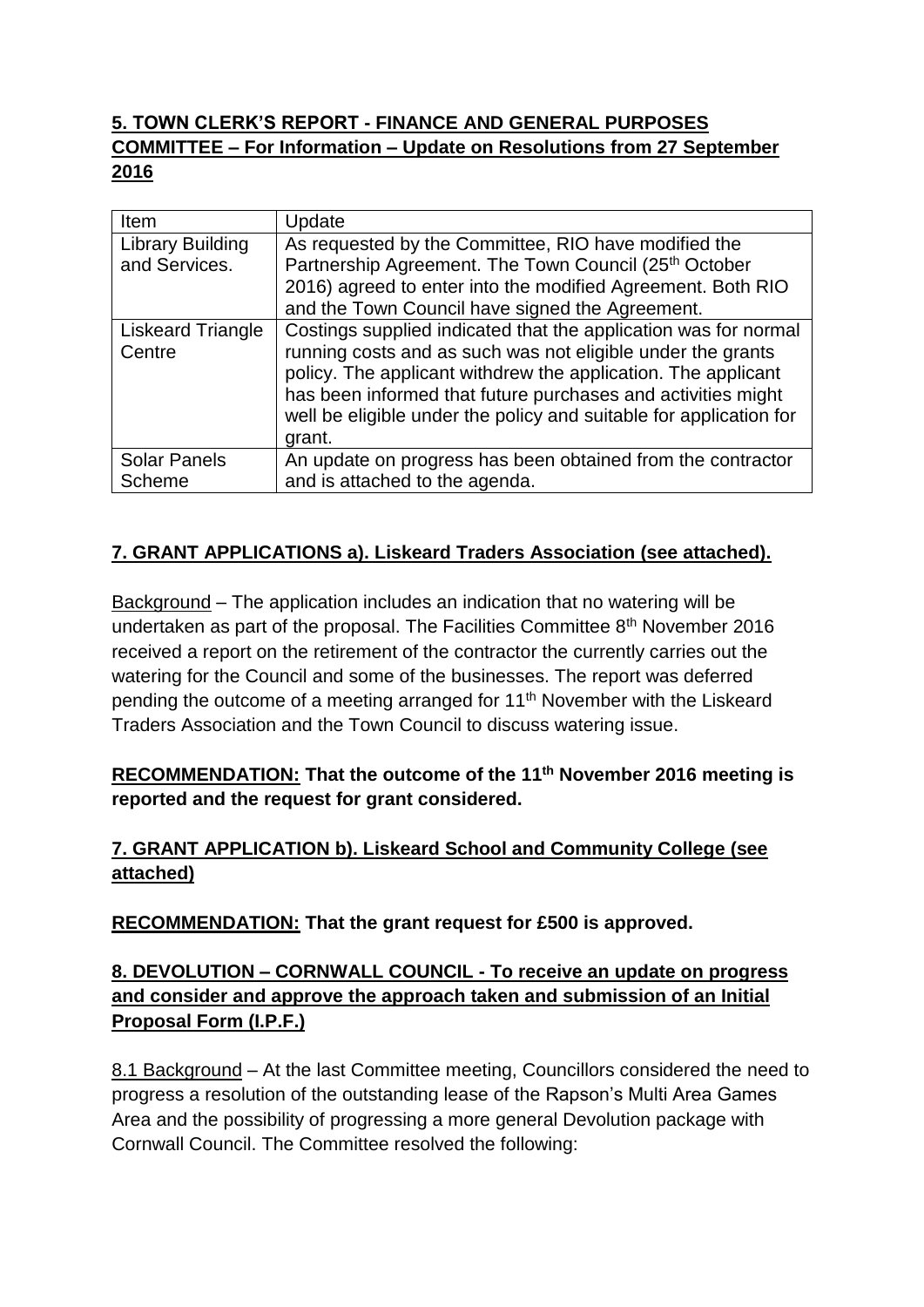# 216/16 DEVOLUTION – RAPSONS' MULTI USE GAMES AREA

Following discussion, it was proposed by Councillor Hawken, seconded by Councillor Goldsworthy and the Committee RESOLVED that discussions should take place with Cornwall Council regarding options to:

1. Obtain a package of the freehold of Rapsons' MUGA, the adjacent Rapsons' green space and the Rapsons' car park.

2. Package 1. Plus additional items that emerge from the discussions but including Castle Park (but not the freehold) and the potential for lower Westbourne car park to be used as a free or reduced cost short stay car park.

8.2 Update – on 21<sup>st</sup> October 2016, the Mayor, Chair of Facilities and the Town Clerk met with the Community Link Officer David Read to discuss the above.

8.3 Cornwall Council – Devolution Policy and Sites – Cornwall Council outlined the Policies relating to Devolution. A key driver was the significant changes to the Cornwall Council budget. Not least being that from a position in 2010 when 50% of the Cornwall Council budget had been funded by Government supplied Revenue Support Grant by 2020 Cornwall Council will no longer be receiving funding of that nature. Cornwall Council also outlined their preferred ownership and management options for a range of sites. The options and sites are outlined below.

8.4 Cornwall Council Preferred Ownership and Management Options – They have put forward three options:

- 1. Owned and managed by Cornwall Council ((Cornwall Council, with consideration of risk profiles and financial impacts, retains the freehold and primary management responsibilities for an asset due to its significant strategic function, commercial opportunities (current and potential income) or strategic importance.))
- 2. Owned by Cornwall Council and managed by a third party (Town Council) ((Cornwall Council retains ownership of a site due to the strategic function, commercial opportunities, regional/national importance. The management of the site is transferred to a third party (this could be a commercial partner, third sector or other) through a lease or management agreement. This will also include assets which are leased out commercially and require the tenant to repair and maintain the asset and provide the Council with a rent from the tenancy.))
- 3. Transfer of Ownership and management to a third party (Town Council) (The Council devolves the freehold or leasehold of the site and the on-going repair/management is then arranged separately by the new owner of the site).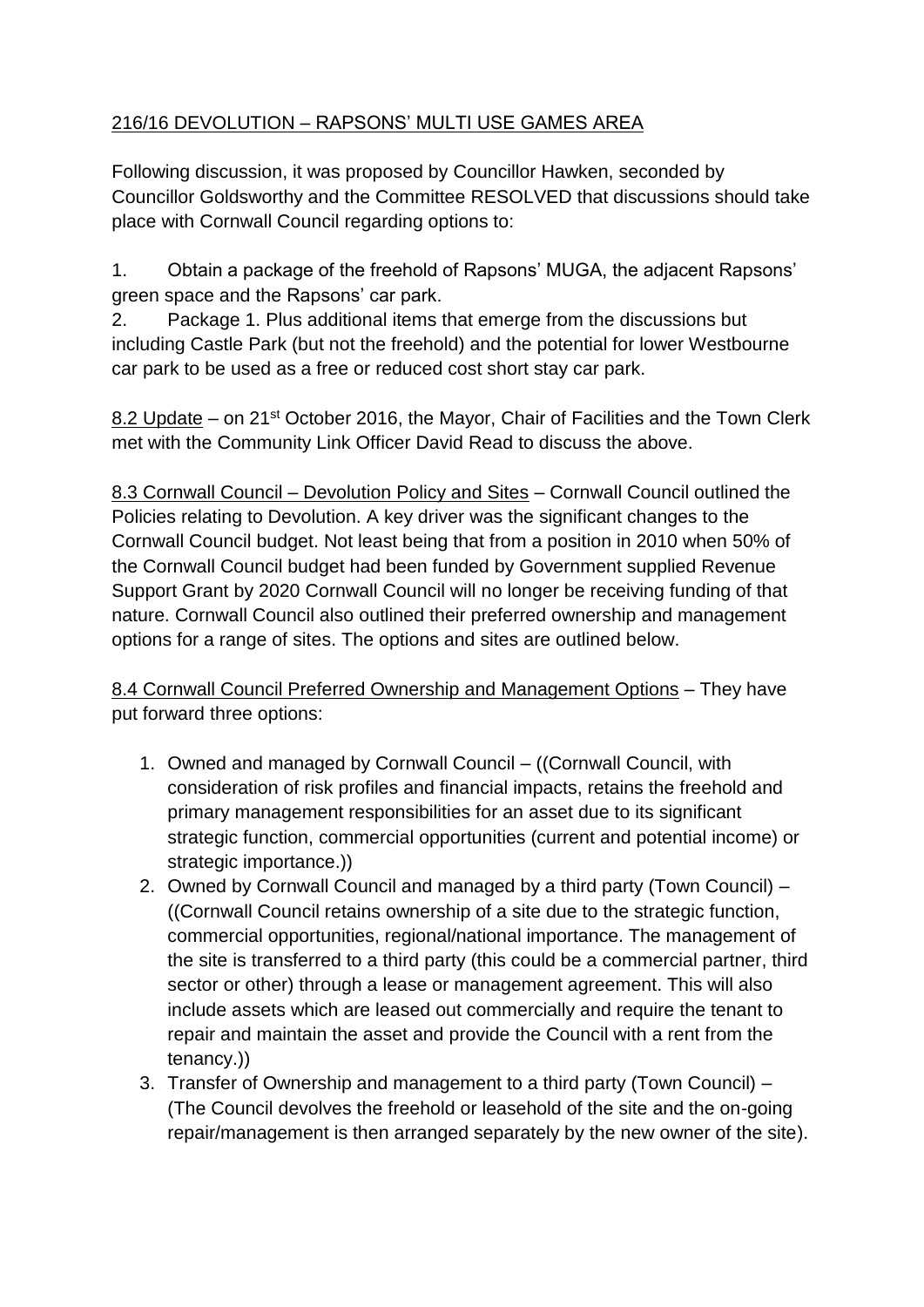8.5 Cornwall Council Preferred Sites Cornwall Council put forward following sites as being potential sites for Devolution:

| Name                                                  | C.C. Preference |
|-------------------------------------------------------|-----------------|
| <b>Castle Park</b>                                    |                 |
| Culverland Play Area - Culverland Park                | 3               |
| Diggory's Field - Penhale Close                       | 3               |
| Eastern Avenue                                        | 3               |
| Hendra Park – green space adjacent to lodge           | 3               |
| Henford Play Area (Henscol Vale - Henfordh Grange)    | 3               |
| Jack Bice Play Area - Jack Bice Close                 | 3               |
| Lanchard Valley - area of meadow and woodland         | 3               |
| <b>Lanchard Cemetery</b>                              | 3               |
| Land at junction of Barras Street and Dean Street     | 3               |
| Pendray Play Area - Pendray Gardens                   | 3               |
| Peppers Park Play Area                                | 3               |
| <b>Rapsons Field</b>                                  | 3               |
| Silvanus Jenkin Avenue                                | 3               |
| <b>St Martins Churchyard Cemetery</b>                 | $\overline{2}$  |
| Stanley Maggs Play Area - Stanley Maggs Way           | 3               |
| Sungirt Valley - Natural Greenspace                   | 3               |
| Trevecca Sports Field - (opposite the Trevecca Units) | None given      |
| <b>Trevillis Park</b>                                 | 3               |
| <b>Westbourne Gardens</b>                             | $\overline{2}$  |

Comment – It should be noted that in most cases the Cornwall Council proposed way forward would be to transfer all landownership and maintenance liabilities to the Town Council. Two of the exceptions (Castle Park and Westbourne Gardens) relate to more significant sites surrounded by residential development that have a potential significant future development valve.

8.6 Town Council Proposals – Cornwall Council had been sent advance notice of the Finance and General Purposes Committee Devolution resolution above. In the discussions, it became clear that the list of items presented were effectively financial liabilities. No income generating assets such as the car parks either Rapsons or Westbourne Car Park were included. In the discussions, Cornwall Council indicated that whilst the Devolution of car parks could not be ruled out, the anticipation was that the Town Council would need to take on a significant package of liabilities to balance any income generating assets. This was the model followed by Penzance and St Austell Town Council's in recent years.

The Town Council representatives indicated that a transfer of a package of liabilities without any income stream might well result in a significant increase in the precept levied by the Town Council. It was also mentioned that the business units at Liskeard Business Park might well provide a useful balancing income stream to offset any liabilities.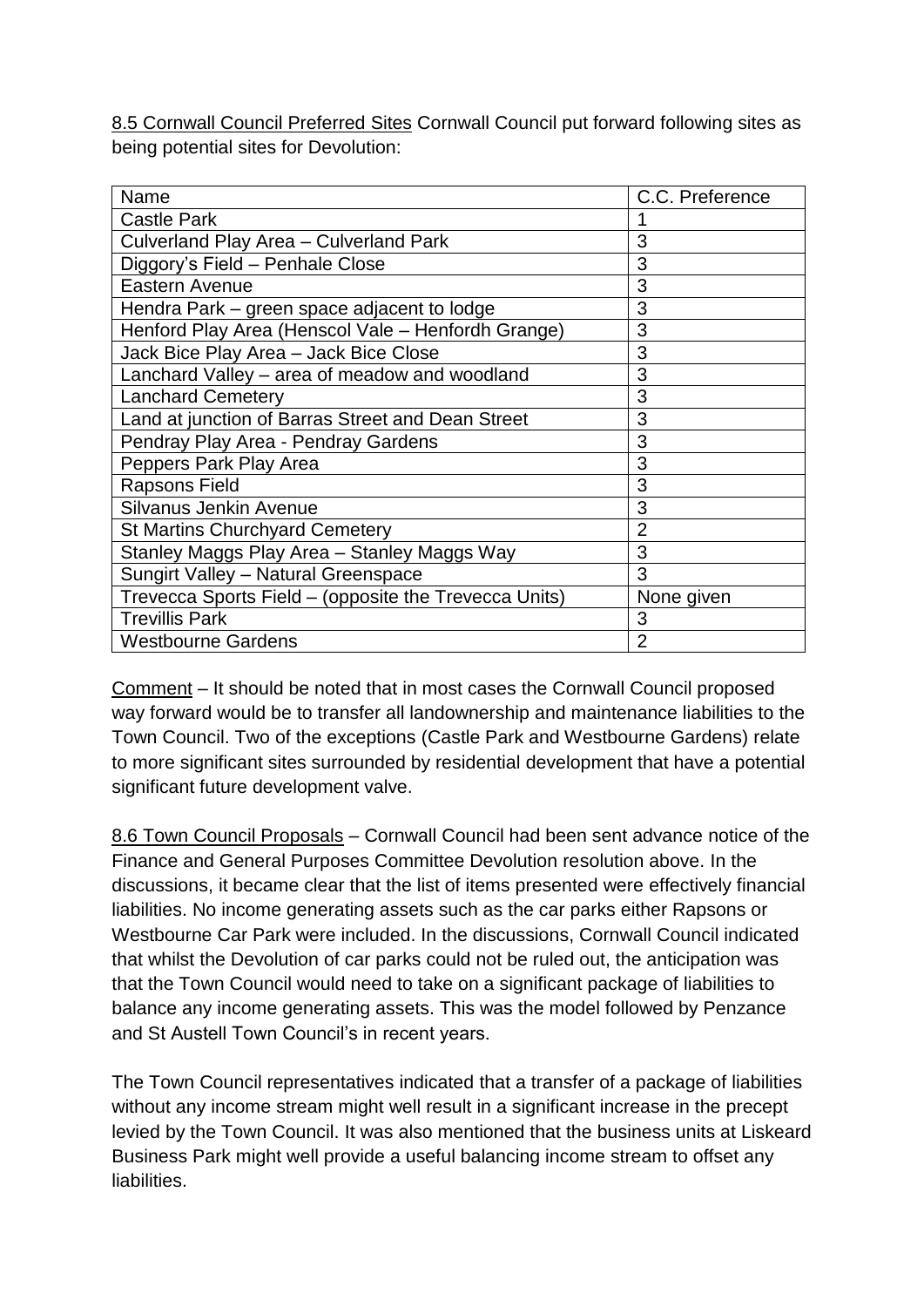8.7 Next Steps – The Town Council representatives indicated that they would update the Town Council and seek guidance on the next steps to pursue. The Cornwall Council representative indicated that if the Town Council submitted an Initial Proposal Form (IPF) outlining the Town Council's request the proposal could then be researched and costed to more properly inform both parties as to the financial and legal implications of the proposal.

8.8 Conclusion – Committee is asked to consider whether the Town Council should submit an Initial Proposal Form (I.P.F.) for the original Option A which would secure the Rapson's site to enable as the Town Council to progress outstanding repairs and maintenance. Or whether the Town Council should submit an Initial Proposal Form (I.P.F.) for a comprehensive package including the list of liabilities but definitely including income generating assets such as Westbourne Car Park and the Business Units at Liskeard Business Park.

8.9 Observations - The Devolution process has been difficult from a Town Council perspective partly because even a modest sum might have a significant percentage increase in the precept and "unforeseen" developments such as other towns have experienced are more difficult to accommodate on a small Town Council budget than a Unitary Council's budgets.

8.10 Recommendation - For this reason the previous lack of detail in costings and slow response times has not been of assistance in considering the merits of Devolution. The Committee may feel that if we submit an Initial Proposal Form (I.P.F.) and request information on the complete package on a "without prejudice basis" then the Town Council would be in better position to consider the Devolution potential.

**RECOMMENDATION: That Committee considers approving the submission of an Initial Proposal Form (I.P.F.) for a complete Devolution package including assets such as the Car Parks and Business Units at Liskeard Business Park.** 

### **9. FINANCE AND GENERAL PURPOSES COMMITTEE BUDGET SETTING 2017/2018 – to receive and approve the proposed 2017/2018 budget**

Background – The report should be read in conjunction with the attached EXCEL spreadsheet Financial Plan 2017/2018 – 2021/2022. Committee is asked to concentrate on the 2017/2018 financial year for the purposes of budget setting. The later years are indicative and will be amended in the light of future developments.

Committee is asked to note the following: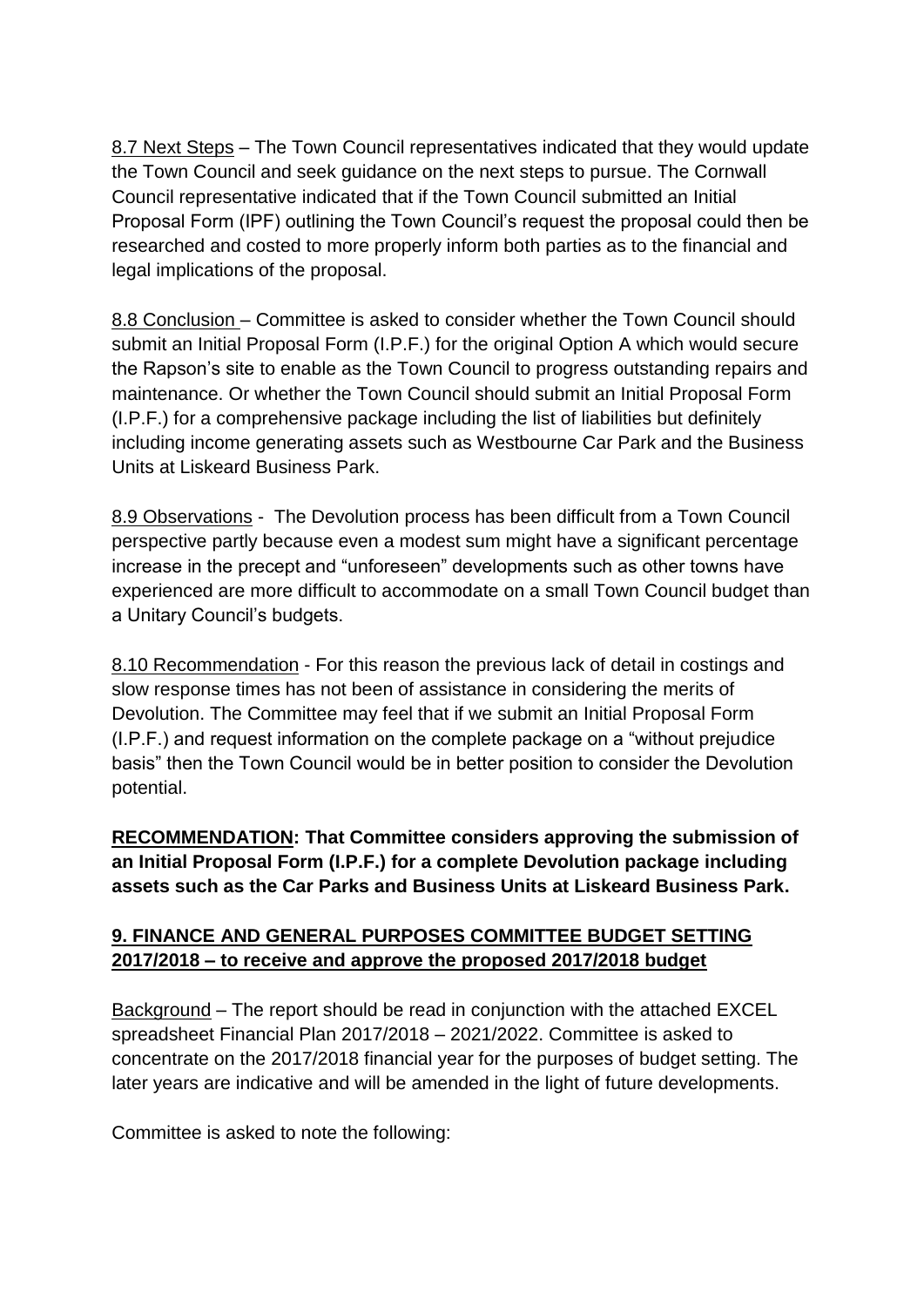- Finance and General Purposes Committee as with the other Committees, a 2% increase in baseline budgets unless indicated below.
- Council Review Support Service Manager post The Council has appointed a Support Service Manager in accordance with the Review recommendations. The total employment cost including salaries, NIC and Superannuation contributions is £29,581. This is being included in the new budget figure n1.
- Elections shortfall (£5,556.77) Cornwall Council have notified the Town Council that if all three wards are contested in the 4<sup>th</sup> May 2017 Town Council elections, the cost to the Town Council will be £10,596.77.note n2 on attached EXCEL spreadsheet. The Town Council has budgeted for an elections budget of £5,040.n2 The shortfall is £5,556.77 to meet costs. This needs to be included in our precept setting. The 2016/2017 £2,000 elections budget should be placed into a nominated elections reserve along the 2014/2015 and 2017/2018 budgeted sums.
- Neighbourhood Plan The Chair and Vice Chair of the Planning Committee and asked that until the Neighbourhood Plan process comes a live Planning document that the relevant, budget heading including grants and Nominated Reserves continue to be carried as part of the Finance rather that set up a separate Planning Committee budget. The 2016/2017 budget £7,550, plus grants and nominated reserves should be rolled forward into a nominated reserve for the 2017/2018 financial year.
- CCTV as reported on previous occasions owing to the age of the CCTV system in the town centre, the repair and maintenance bill is increasing. The Police have also indicated that the newer systems available now have an enhanced capability compared with the extant machines. From initial contacts with another Town Council it is suggested that figure of £35,000 for replacement CCTV kit is put into a future financial year 2019/2020.
- Section 106 Technical Budget £5,000 The Town Council recently confirmed its desire to pursue Section 106 projects and Neighbourhood Plan projects of benefit to the Community. The Town Council will need to fund preparatory design, valuation and legal costs etc. Therefore, this new budget code is proposed to meet the aspiration. Note n4.

**RECOMMENDATION: That the draft 2017/2018 budget is approved along with the proposed precept growth items and the nominated reserves relating to elections and Neighbourhood Plan be carried forward.**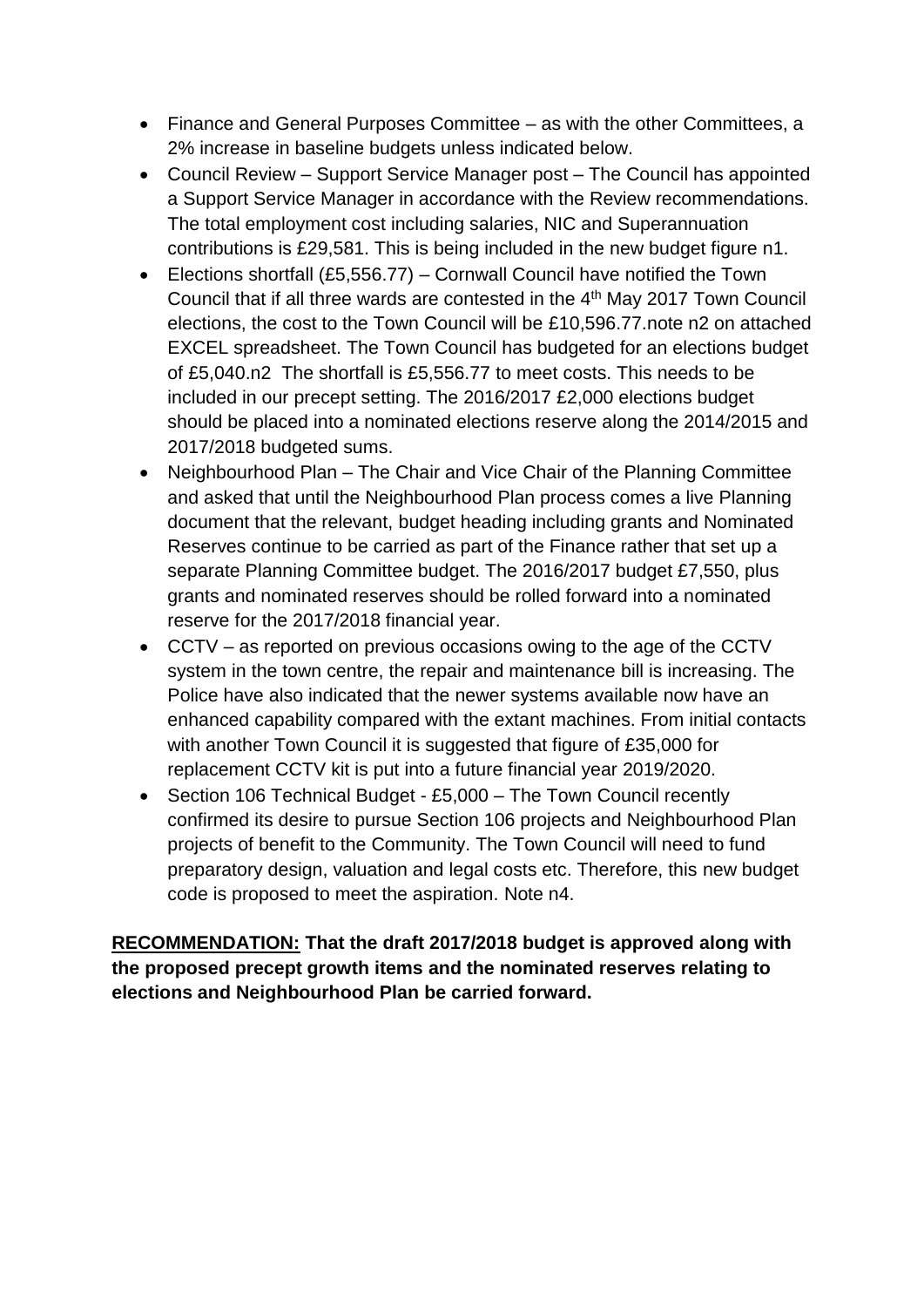### **10. PRECEPT AND BUDGET SETTING 2017/2018 – to receive an update on the 2017/2018 Precept and Budget setting and recommend to Council accordingly**

10.1 Background – several external and internal factors need to be considered when looking at precept and budget setting and making recommendations to Council.

10.2 Council Tax Base Cornwall Council has provided a formula which shows the impact of residential completions on the size of the Council Tax base. The 2016/2017 tax base was 2833.2. This has increased to a 2017/2018 figure of 2899.17. This has the impact of spreading any precept that the Town Council might set over a greater number of households thereby reducing the impact on individual households.

10.3 Cornwall Council – Council Support Grant – The Committee may recall that advice from Cornwall Council and C.A.L.C. was that over the current three-year funding period the Council Support Grant paid by Government to Cornwall Council for Town and Parish Councils would be reduced.

Although the countywide figures are not yet available, contact with Cornwall Council has indicted that the Liskeard Town Council, Council Support Grant has been reduced.

| <b>Council Support Grant</b>                  |            |
|-----------------------------------------------|------------|
| 2016/2017                                     | £45.492    |
| 2017/2018                                     | £33,566.31 |
| Reduction                                     | £11,925.69 |
| Percentage reduction in Council Support Grant | 26%        |

The initial notification regarding the provisional cuts in the Council Support Grant over a three-year period has not proven particularly accurate. This impacts upon the Town Council in budget planning.

|                       | 2015/2016 | 2016/2017 | 2017/2018 |
|-----------------------|-----------|-----------|-----------|
| <b>Indicative Cut</b> | 15%       | 10%       | 10%       |
| <b>Actual Cut</b>     | 22%       | $+5.3%$   | 26%       |

10.4 Cornwall Council Notification of Town Council Elections 4<sup>th</sup> May 2017 – the Town Council has been contacted by Cornwall Council regarding the costs of the Town Council elections. The details are:

| <b>Liskeard North Ward</b> |           |
|----------------------------|-----------|
| Uncontested Election       | £274.98   |
| <b>Contested Election</b>  | £2,675.79 |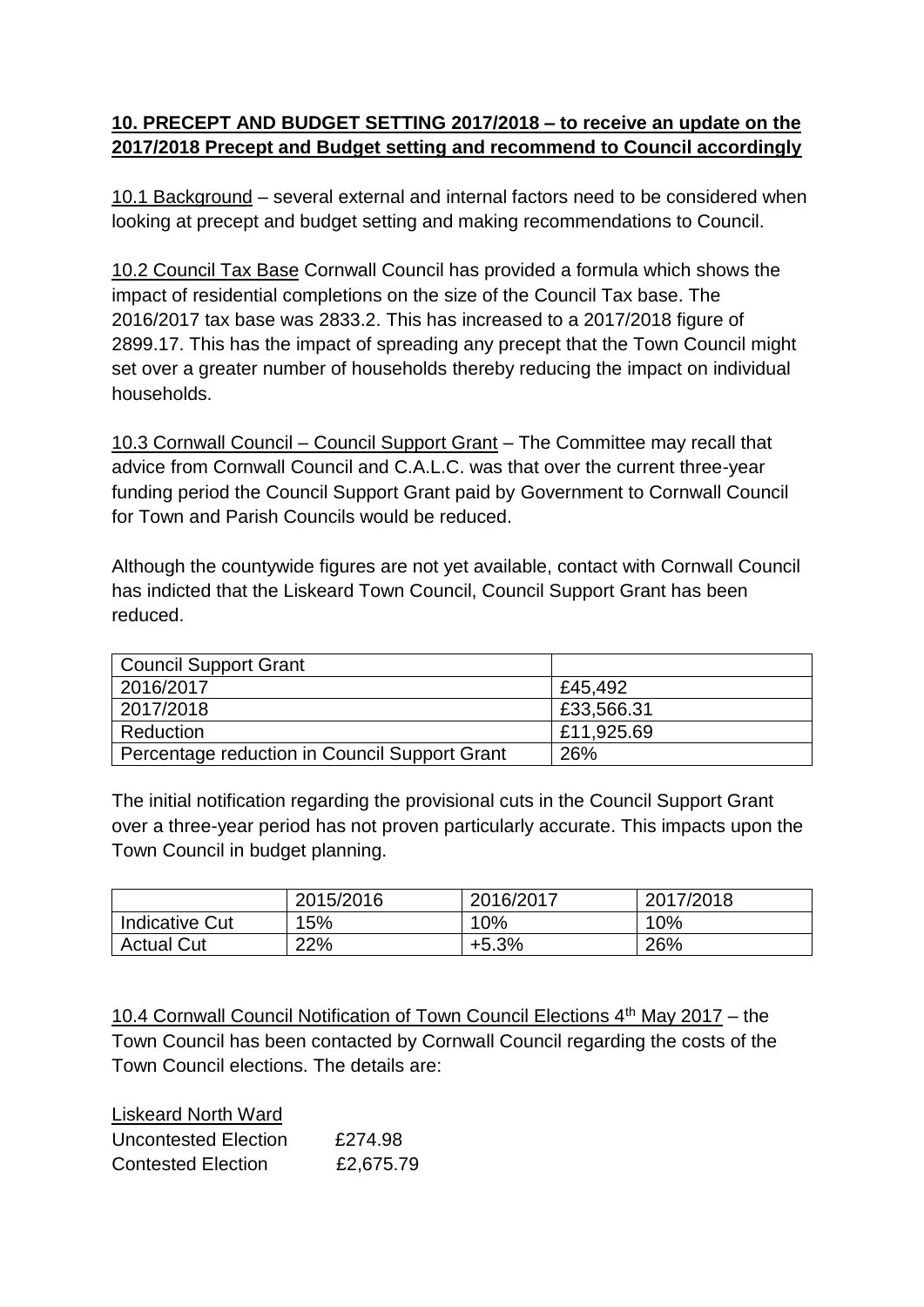Liskeard West Ward Uncontested Election £274.98 Contested Election £3,442.75

Liskeard East Ward Uncontested Flection £274.98 Contested Election £4,478.23

Town Council – Elections Budget

| $2014/2015 -$ Elections - reserve            | £1,000     |
|----------------------------------------------|------------|
| $2016/2017$ – Elections – approved           | £2,000     |
| budget                                       |            |
| $2017/2018$ - Elections draft                | £2,040     |
| Town Council – Elections Reserve             | £5,040     |
| <b>Potential Maximum Cost</b>                | £10,596.77 |
| <b>Potential Elections Funding Shortfall</b> | £5,556.77  |

10.5 Reserves – The Town Council holds the following reserve accounts. These will not need to be draw upon in the current financial year to meet the normal operating costs of the Council as there is sufficient funds within the HSBC current account.

| Lloyds Deposit Account (30 <sup>th</sup> August 2016) (interest rate 0.5%) | £133,777.50 |
|----------------------------------------------------------------------------|-------------|
| Cornwall Council – $(9th$ November 2016) (daily variable interest          | £401,212    |
| rate 87% - 99%)                                                            |             |
| <b>Total Reserve</b>                                                       | £534,989    |

10.6 Communications and Engagement Committee – 2017/2018 approved draft budget figure £67,355 which was 2% higher than for the 2016/2017 year. Note that the review subsequently made two significant changes:

- Liskeard In Bloom £9,180 removed from Communication and Engagement Committee and transferred to the Facilities Committee.
- Museum Committee £24,900 separate budget line changed to an annual grant within the Communications and Engagement Committee budget.

£83,075 – draft 2017/2018 Communication and Engagement Budget (incorporating the former Museum Committee budget).

10.7 Facilities Committee – The Facilities Committee in the 2017/2018 budget year carries the costs of the Public Hall capital. This results in a non-standard year budget for 2017/2018. The costs are artificially high but can be covered by the creation of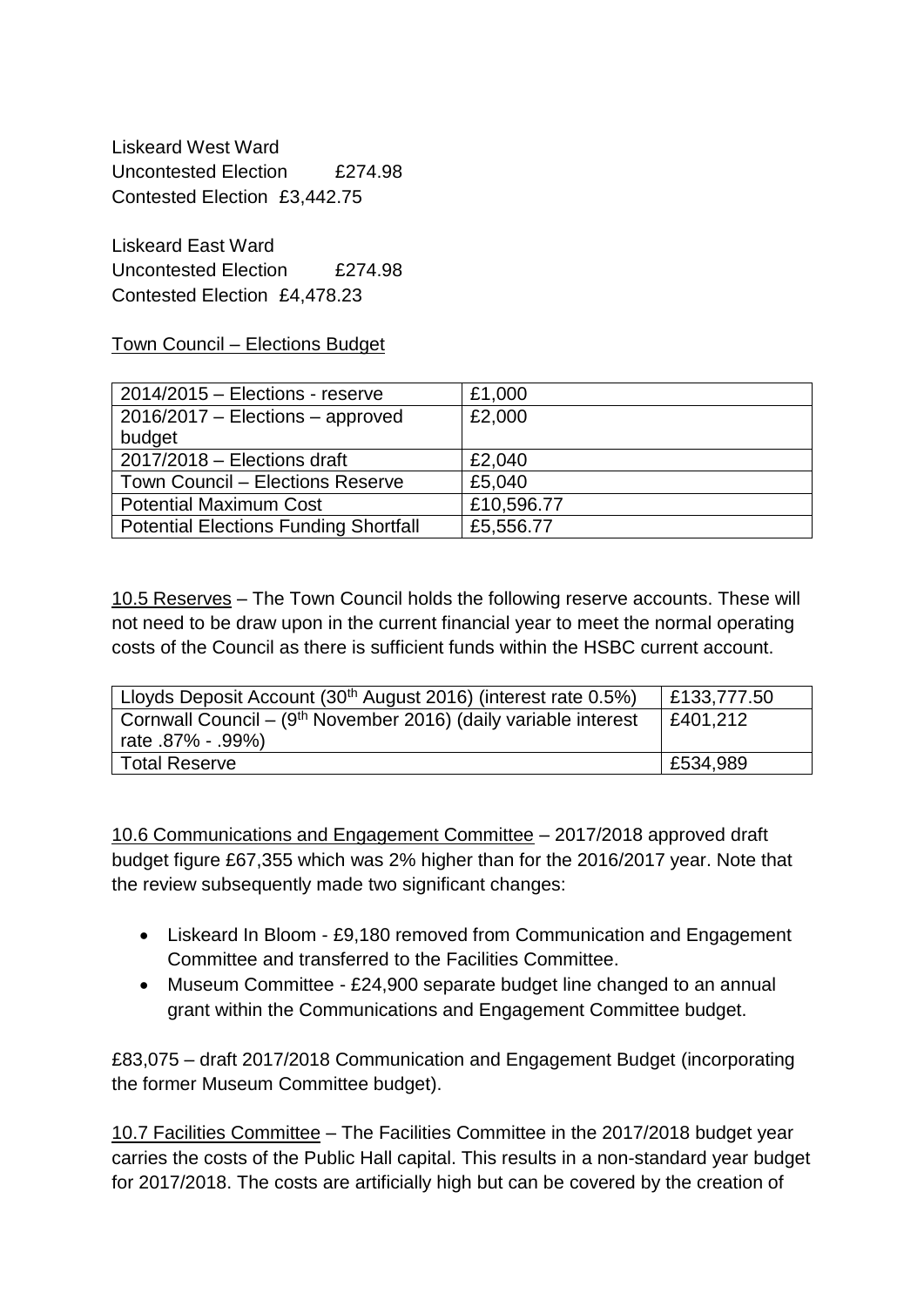the relevant nominated reserves as recommended by Facilities. Similarly, the receipt of construction related on the building costs side is artificially. The only significant impact of the Public Hall project on the precept in 20017/2018 is anticipated loss of £9,500 of income from bookings during the refurbishment project. Thereafter, the £25,000 per year income is anticipated to increase to £40,000 which will in fact assist the Council in funding a greater proportion of the operating costs of the Public Hall from receipts.

10.7.1 Public Hall Refurbishment Project – The estimated gross project cost is £125,000. As of the 10<sup>th</sup> November 2016 grants to the value of £115,000 were being applied for the Public Hall project. The Town Council will need to make a final contribution from its own resources. In the draft budgets attached the Town Council element would be covered in the following way from the current approved budget:

| <b>Budget Heading</b>               | Amount  |
|-------------------------------------|---------|
| Nominates Reserves Budget 2015/2016 | £12,700 |
| Public Hall Project 2016/2017       | £25,000 |
| Dilapidations 2016/2017             | E15,500 |
| Total                               | £53,200 |

In this way, the Town Council contribution to the project cost could be accommodated from within a revised Facilities Committee Capital Programme. Consequent upon receipt of written confirmation the actual amount of Town Council contribution might need to be varied either increased or decreased. Should the Town Council contribution need to be increased it might be adjusted by taking the Dilapidations 2017/2018 budget which is £21,310.

10.7.2 Facilities Committee – Financial Plan 2017/2018 – 2021/2022 (see attached EXCEL spreadsheet)

Items of Note:

n 1 - 2017/2018 Public Hall Income -£15,500 – this has been reduced to take account of the disruption in the income stream.

n 2 – 2017/2018 Nominated Reserve Public Hall Income -£12,700 – this is the carry forward from the 2015/2016 financial year to fund n 5 below.

n 3 – 2017/2018 Grants External -£62,500 – anticipated external grants to support the Public Hall Refurbishment Project.

n 4 – 2017/2018 Salaries £11,530 – increase as a result of the Council approvals of the Salaries and Grading Report of the External Consultant and the Caretaker and Handyman Team review approved by Town Council at its 5th September 2016 meeting.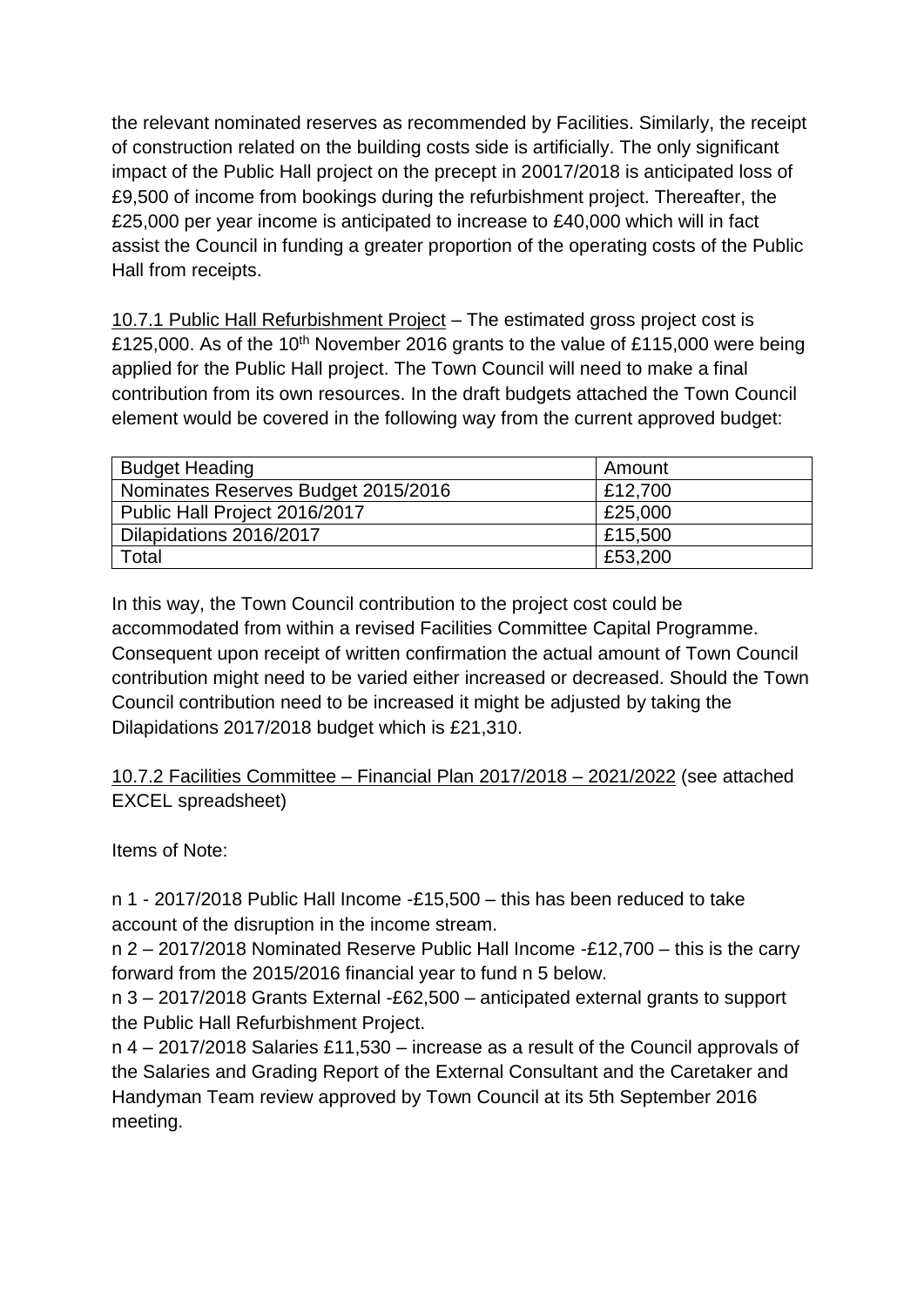n 5 – 2017/2018 Public Hall £158,795 is the combined £125,000 cost of the Refurbishment Project and the normal annual operating costs of the Public Hall £33,795.

n 6 – 2016/2017 Public Hall from this £25,000 should be carried into next financial year as a nominated reserve for the Public Hall total at n 5.

n 7 – 2016/2017 Dilapidations £15,500 should be put into a nominated reserve to fund n 5 the Public Hall project.

### 10.7.3 Project Codes (used in EXCEL spreadsheet)

Public Hall – pb Foresters Hall – fh Guildhall – gh Westbourne Gardens – wg Dean Street Toilets / Amenity Project – ds Eastern Avenue – ea Maudlin Farm – mf

#### 10.7.4 Nominated Reserves 2016/2017 Carry Forward

To assist in creating the Council financial contribution to fund the Public Hall Refurbishment Project it is recommended that the following are combined into a nominated reserve and carry forward into the 2017/2018 financial year.

| Nominated Reserve Public Hall 2015/2016 | £12,700 |
|-----------------------------------------|---------|
| Public Hall (Projects Budget) 2016/2017 | £25,000 |
| Dilapidations 2016/2017 Budget          | £15,500 |
| Total                                   | £53,200 |

Facilities Committee have recommended to Finance and General Purposes Committee and the Council that the attached Financial Plan is adopted and relevant nominated reserves £53,200 are authorised.

### **10.8 Consideration of Options for Budget and Precept setting – 2017/2018**

The input from the various Committees above has been used to create three Options below.

Option 1 is essentially the basic range of commitments that the Council has entered into already in the course of the year. It also includes some provision to cover the loss of income associated with the closure of the Public Hall. There some external factors beyond the control of the Council such as Council Support Grant cuts and the cost of the 2017 elections.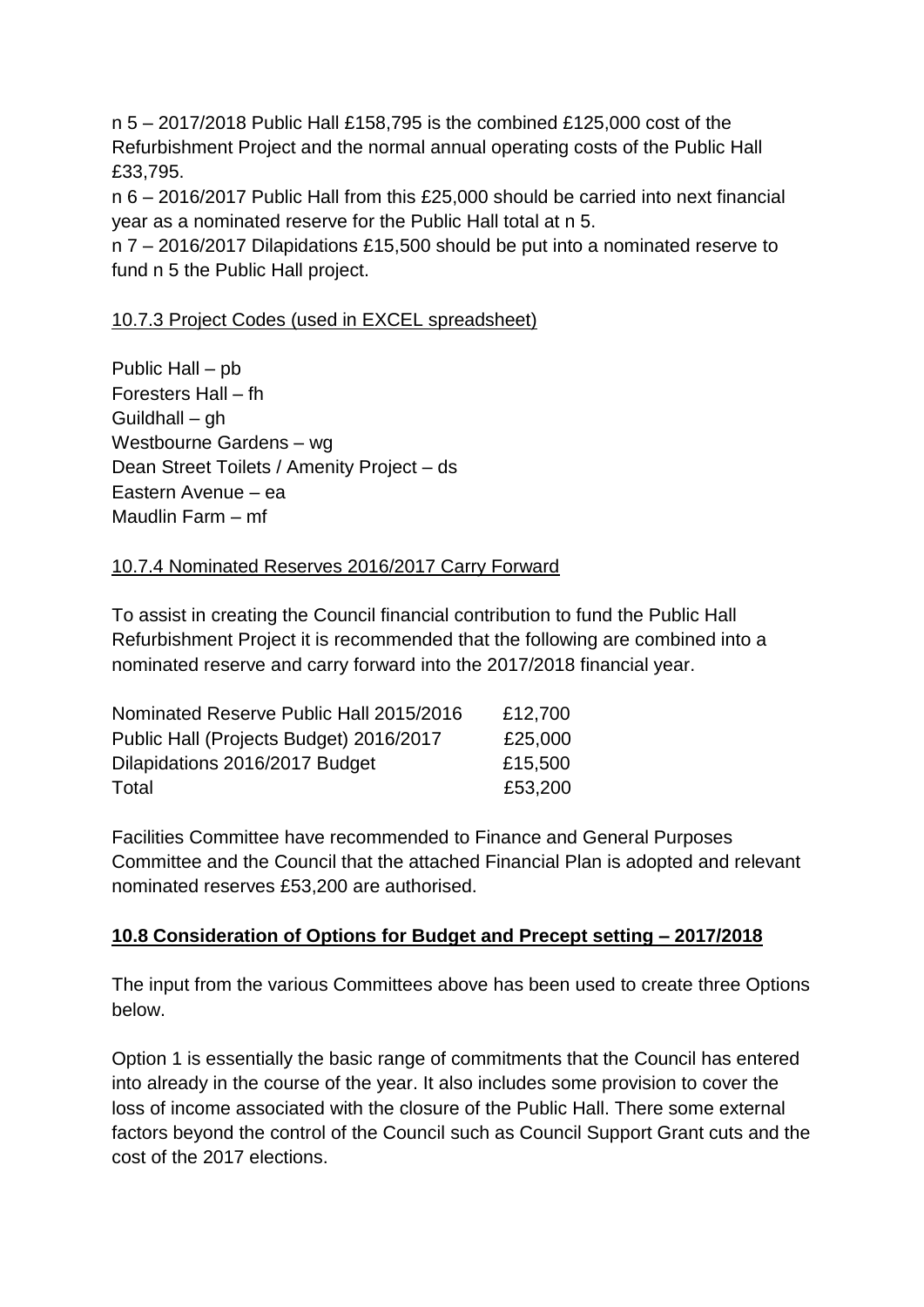Option 2 and Option 3 cover Option 1 plus Devolution packages at various levels. They are put forward in the knowledge that the Devolution item on this agenda might help inform the Committees consideration of these options.

The tables below give further detail such as the impact upon the precept and the Band D payment per annum and per week.

### **RECOMMENDATION: That the Committee consider the range of Options and recommends one to the 6th December 2016 Town Council.**

|                         | Option 1 Income   | Option 2 (Option 1 | Option 3 (Option 1 |
|-------------------------|-------------------|--------------------|--------------------|
|                         | Reduction and     | plus Devolution    | plus Devolution    |
|                         | <b>Elections</b>  | package to a value | package to a       |
|                         |                   | of £75,000         | value of £125,000  |
| Precept                 | £472,215          | £547,215           | £597,215           |
| <b>Percent Increase</b> | 21%               | 40%                | 50%                |
| Additional funding      | £82,962           | £157,962           | £207,962           |
| raised                  |                   |                    |                    |
| Band D payment          | £162.88           | £188.75            | £205.99            |
| per annum               |                   |                    |                    |
| 2017/2018               |                   |                    |                    |
| Comparison with the     | +£25.49 per year  | $+£51.36$ per year | +£68.60 per year   |
| 2016/2017 £137.39       | $(.49p$ per week) | (.98p per week)    | (£1.31 per week)   |

|                               | 2016/2017   | 2017/2018             |
|-------------------------------|-------------|-----------------------|
| <b>Expenditure</b>            |             |                       |
| <b>C&amp;E Committee</b>      | £66,000     | £83,075               |
| Museums Committee*            | £24,900     |                       |
| <b>Facilities Committee</b>   | £239,345    | Dependent Upon Option |
| <b>F&amp;GP Committee</b>     | £161,280    | Dependent Upon Option |
| Staffing                      | £2,000      | £2,040                |
| Total                         | £493,525    | Dependent Upon Option |
|                               |             |                       |
| Income                        |             |                       |
| <b>Council Support Grant</b>  | $-E45,492$  | $-£33,566$            |
| Internal Income               | $-E58,780$  | $-E49,280$            |
| Precept                       | $-E389,253$ | Dependent Upon Option |
| Total                         | -£493,525   | Dependent Upon Option |
|                               |             |                       |
| 2% base increase              | £9,870      |                       |
| Income Public Hall down       | £9,500      |                       |
| <b>Review Related</b>         | £41,111     |                       |
| <b>Recommendations</b>        |             |                       |
| <b>Facilities and Support</b> |             |                       |
| Service teams.                |             |                       |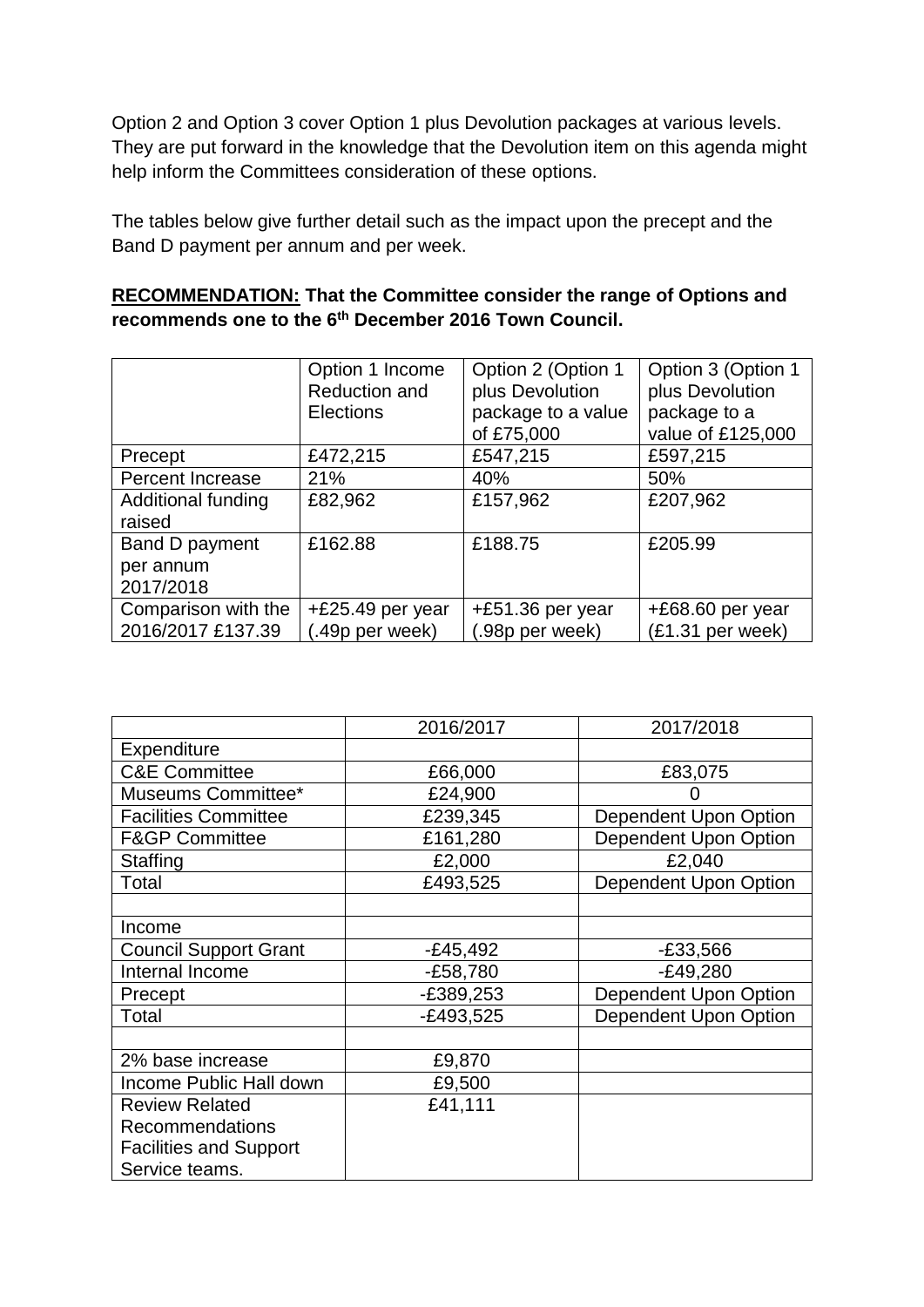| Section 106 Project Fees                                       | £5,000   |  |
|----------------------------------------------------------------|----------|--|
| <b>Council Support Grant cut</b>                               | £11,925  |  |
| <b>Election Shortfall</b>                                      | £5,556   |  |
| Option 1 Sub Total                                             | £82,962  |  |
| Option 2 (Option 1 plus<br>Devolution package of a<br>£75,000) | £157,962 |  |
| Option 3 (Option1 plus a<br>Devolution package of<br>£125,000) | £207,962 |  |

# **11. CHRISTMAS CAR PARKING CHARGES – to approve delegation to the Town Clerk and Mayor the authority to approve an arrangement with Cornwall Council on Christmas Car Parking fees subject to the budget limit of £2,070.**

Background – discussions are underway with Cornwall Council and local businesses regarding the possibility of having free car parking on the Saturday's in the run up to Christmas. The Finance Committee holds a budget of £2,000 for this. Cornwall Council has indicated that they would hold the car parking charges at last year's levels. In this case one Saturday's car parking would cost £690 to cover in Westbourne and the Cattle Market Car Park. Rapsons' would cost £170. The combined cost for a Saturday would be £860. Two Saturdays would at £1,720 come within the budget. The relevant dates are 3<sup>rd</sup> December (Small Business Saturday), 10<sup>th</sup> December, 17<sup>th</sup> December and 24<sup>th</sup> December. The views of the businesses and the possibility of a contribution are being sought and will be reported to Committee if available in time. Owing to the need for Cornwall Council to serve the necessary notice it would be too late to leave a decision until the next Town Council on 6<sup>th</sup> December 2016.

## **RECOMMENDATION:– That the Committee approve delegation to the Town Clerk and Mayor the authority to approve an arrangement with Cornwall Council on Christmas Car Parking fees subject to the budget limit of £2,000.**

### **12. CORNWALL COUNCIL – G.R.E.G. REVIEW – to respond that the number of Cornwall Councillors representing the town should not be reduced**

Background – Cornwall Council are conducting a review of their governance systems and procedures. One issue under consideration is the number of Cornwall Councillors. Given the significant number of residential units consented and allocated for the town, the increase in the number of electors will reduce the amount of support that the Cornwall Councillors could give to individual electors. Any